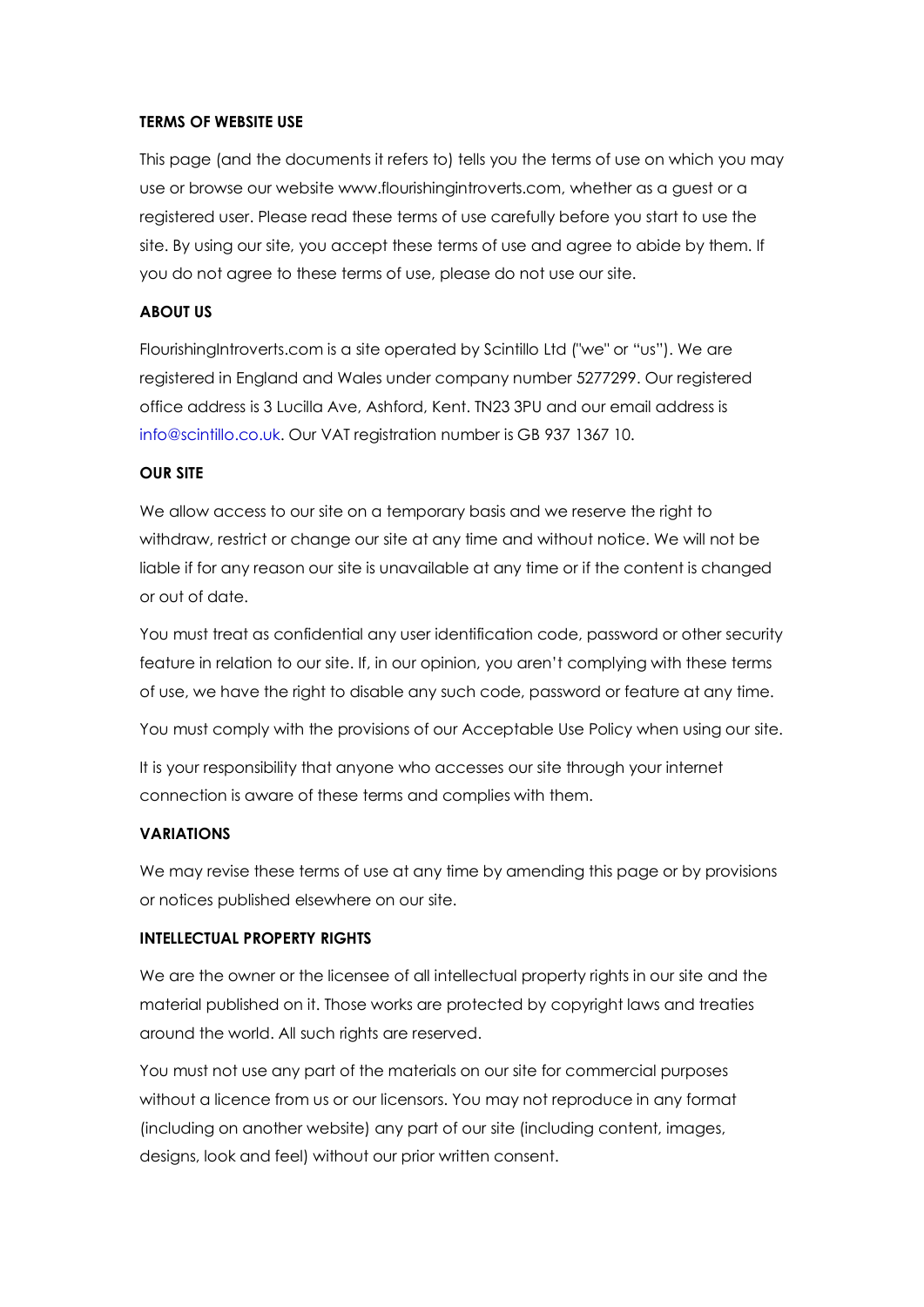If, in our opinion, you are in breach of these provisions, your right to use our site will cease immediately and you must either return or destroy (as required by us) any copies of the materials you have made.

# **RELIANCE ON INFORMATION AND LINKS**

The contents of our site (including links to other sites and resources provided by third parties) are for information only, and we shall not be liable for any use of, or reliance on, such materials. It shall be your own responsibility to ensure that any products, services or information available through this website meet your specific requirements.

# **INFORMATION ABOUT YOU AND YOUR VISITS TO OUR SITE**

We process information about you in accordance with our Privacy Policy.

# **LINKING TO OUR SITE**

You may link to our home page only if you have first obtained our written consent and provided that you do so in a way that is fair and legal and does not damage our reputation or take advantage of it. We reserve the right to withdraw linking permission without notice.

You must not link in such a way as to suggest any form of association, approval or endorsement on our part where none exists.

Our site must not be framed on any other site, nor may you create a link to any part of our site other than the home page.

If you wish to make any use of material on our site other than that set out above, please address your request to info@scintillo.co.uk

When you upload material to our site, or make contact with other users of our site, you must comply with our Acceptable Use Policy. If you upload material in breach of our Acceptable Use Policy and we suffer loss as a result, you will reimburse us for such loss.

Any material you upload to our site will be considered non-confidential and nonproprietary and we have the right to use, copy, distribute and disclose it to third parties. If any third party claims that any material posted or uploaded by you to our site violates their intellectual property rights, or their right to privacy, we have the right to disclose your identity to them.

We will not be responsible, or liable to any third party, for the content or accuracy of any materials posted by you or any other user of our site.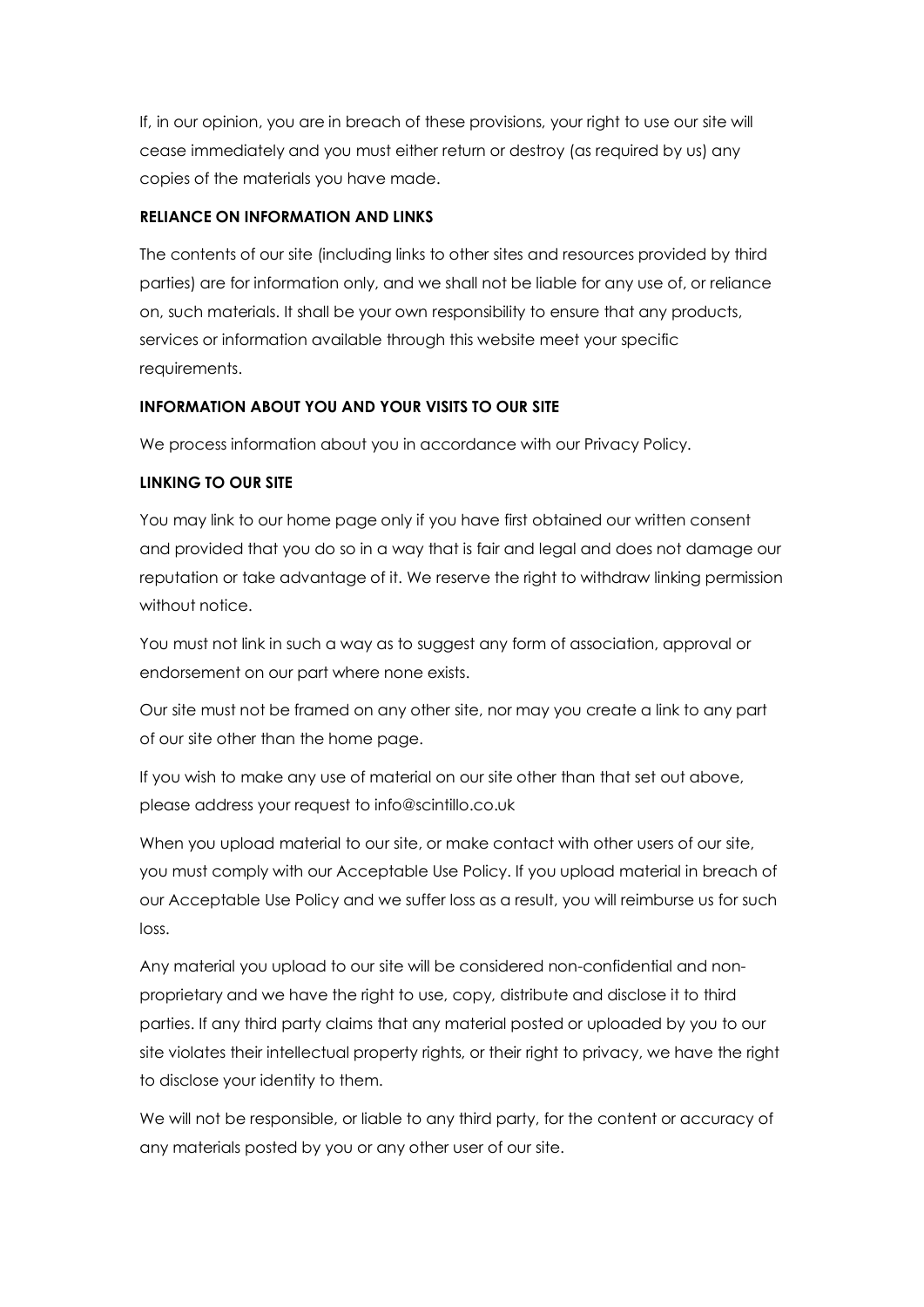## **VIRUSES, HACKING AND OTHER OFFENCES**

You must not misuse our site by knowingly introducing any material which is malicious or technologically harmful. You must not attempt to gain unauthorised access to our site, the server on which our site is stored or any server, computer or database connected to our site. You must not attack our site via a denial-of-service attack or a distributed denial-of service attack.

By failing to comply with this provision, you would commit a criminal offence and your right to use our site will cease immediately and we will report your actions to the relevant authorities.

## **OUR LIABILITY**

The material displayed on our site is provided without any guarantees, conditions or warranties as to its accuracy. To the extent permitted by law, we hereby expressly exclude:

- All conditions, warranties and other terms which might otherwise be implied by statute, common law or the law of equity.
- Any liability for any direct, indirect or consequential loss or damage incurred by any user in connection with our site or in connection with the use, inability to use, or results of the use of our site, any websites linked to it and any materials posted on it (whether by us or a third party), including, without limitation any liability for:
	- o loss of income or revenue;
	- o loss of business;
	- o loss of profits or contracts;
	- o loss of anticipated savings;
	- o loss of data;
	- o loss of goodwill;
	- o wasted management or office time; and

for any other loss or damage of any kind, however arising and whether caused by tort (including negligence), breach of contract or otherwise, even if foreseeable.

This does not affect any liability which cannot be excluded or limited under applicable law.

## **JURISDICTION AND APPLICABLE LAW**